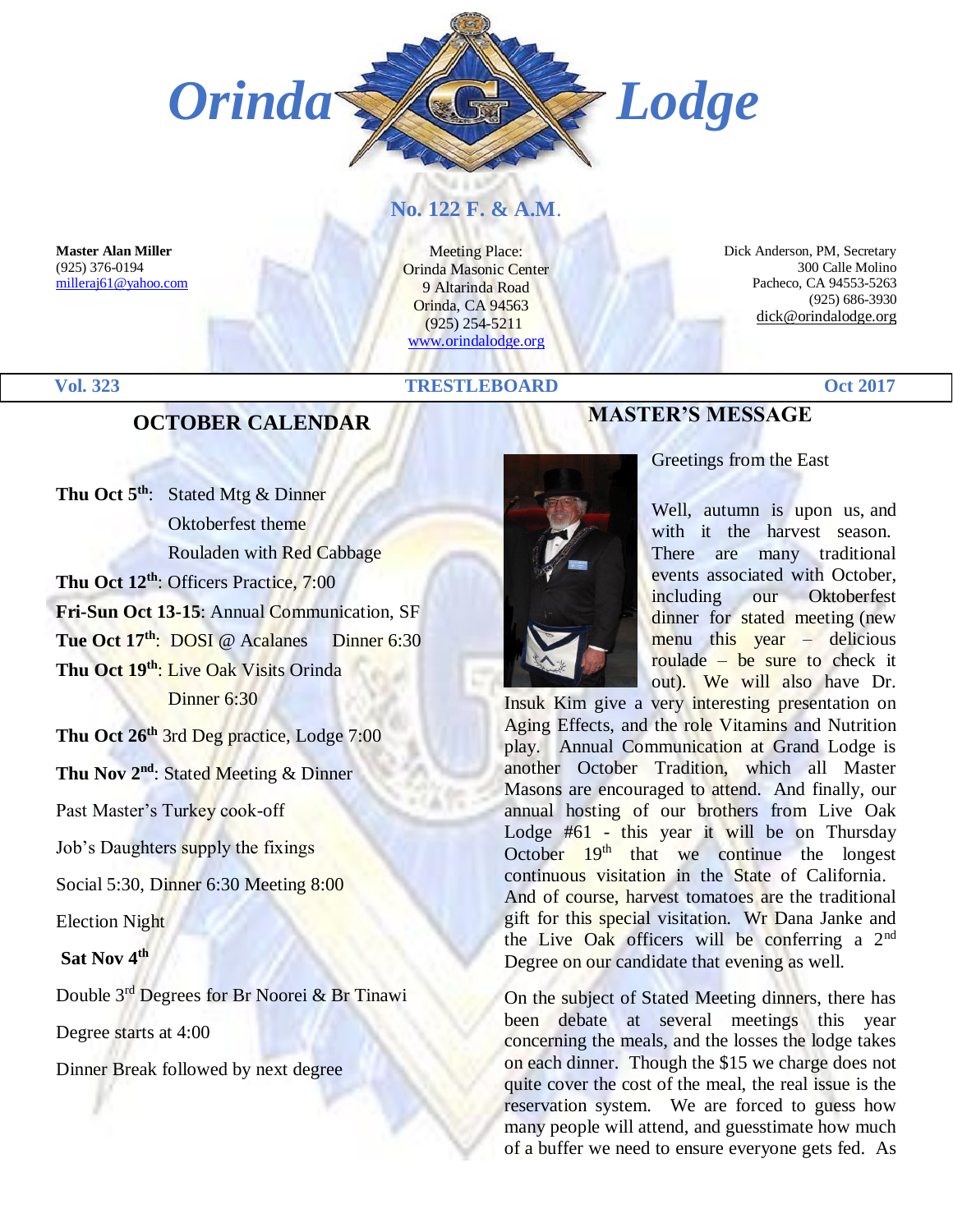a consequence, we end up ordering many more meals compared to what we collect, and the lodge absorbs the loss. In the case of the August meal, that was in excess of \$600. Usually the difference is \$200-300. We must face the facts that the current permanent list and call-in reservation system is broken, and needs to be replaced.

Many brothers have offered up ideas on fixing the problem, and we are in the process of compiling them. One option gaining favor is similar to what Acalanes Lodge employs. The notice for the following months stated meeting dinner would be sent out via e-mail, with a link to the reservation site. People would enter their name and number of attendees, and pay by credit card, PayPal or similar method. Notice would also go out in the Trestleboard, for those who would still like to phone in a reservation, with a commitment to make payment. Any cancellations would need to be made by a deadline several days prior to the dinner. The Lodge will of course still take care of our widows. We will continue to solicit input and work out the details of the plan, including the cost of the meal. My plan is to gather ideas over the next two months, then put the plan to a vote at the December meeting, to go into effect the following January. So please make your thoughts and ideas heard!

I will close with a follow up to Br John McPartland's disaster preparedness meeting. As you all know, Hurricanes Harvey, Irma and Maria have had devastating effects in many areas. In fact, the Grand Lodges of Texas and Florida have put out calls for masonic relief – please see the Grand Lodge site for more details. Though we are likely exempt from hurricanes here, one can imagine an earthquake, like the ones in Mexico, could conceivably wreck as much havoc here. So please heed Br John's advice, and work on your preparedness. The following story is from family friends who are with the National Park Service, stationed on US Virgin Islands. They had road out Irma, and were working to clean things up when Maria bore down, and the decision was made to evacuate everybody from the island to San Juan.

"Skip said he took his first shower in a week since IRMA hit, because power has been out. No running water there yet, and the ocean has too much stuff in it to swim safely. He looked forward to the shower most, closely followed by good food. They had been eating MREs, peanut butter, and sardines since Irma. But the

Best story so far: Skip just got internet and had missed out on a lot of news. It was posted that NBA Star Tim Duncan had started a matching fund, and the aid would go directly to the USVI. Well, Skip said that a week ago, he was continuing to offload these private boats (bringing goods, food, and repair stuff) when he sees a very tall man hop off a boat, stand across from him and helping to offload multiple boats. Yes, it was Tim! No media, nothing. He was there to work and when that was done, take as many selfies with whomever wanted them. Skip said he is a quiet, really nice guy that just by coming, lifted everyone's spirits."

Not sure if Tim Duncan is a Brother, but he certainly has masonic qualities. There is much distress in our nation and the world today, and those masonic qualities of Brotherly Love, Relief and Truth are the key to bringing us back together. Go forth and do your part!

#### **Alan Miller, Master**

#### **Grand Lodge of Texas and Grand Lodge of Florida appeal for masonic relief**

The hurricanes that devastated those two states have impacted many Brothers and their families. The Grand Lodge of California is reaching out to members to assist these worthy brother masons. Donations can be made through masonic charities:

**Grand Lodge of California Office of Philanthropy – Florida Hurricane Relief or Texas Gulf Coast Relief Attn: Denise Avila 1111 California Street San Francisco, CA 94108**

**Checks should be made payable to the MSA Disaster Relief Fund. Please mark clearly on your check that you would like the funds to be directed to the Florida Hurricane Relief and/or the Texas Gulf Coast Relief.**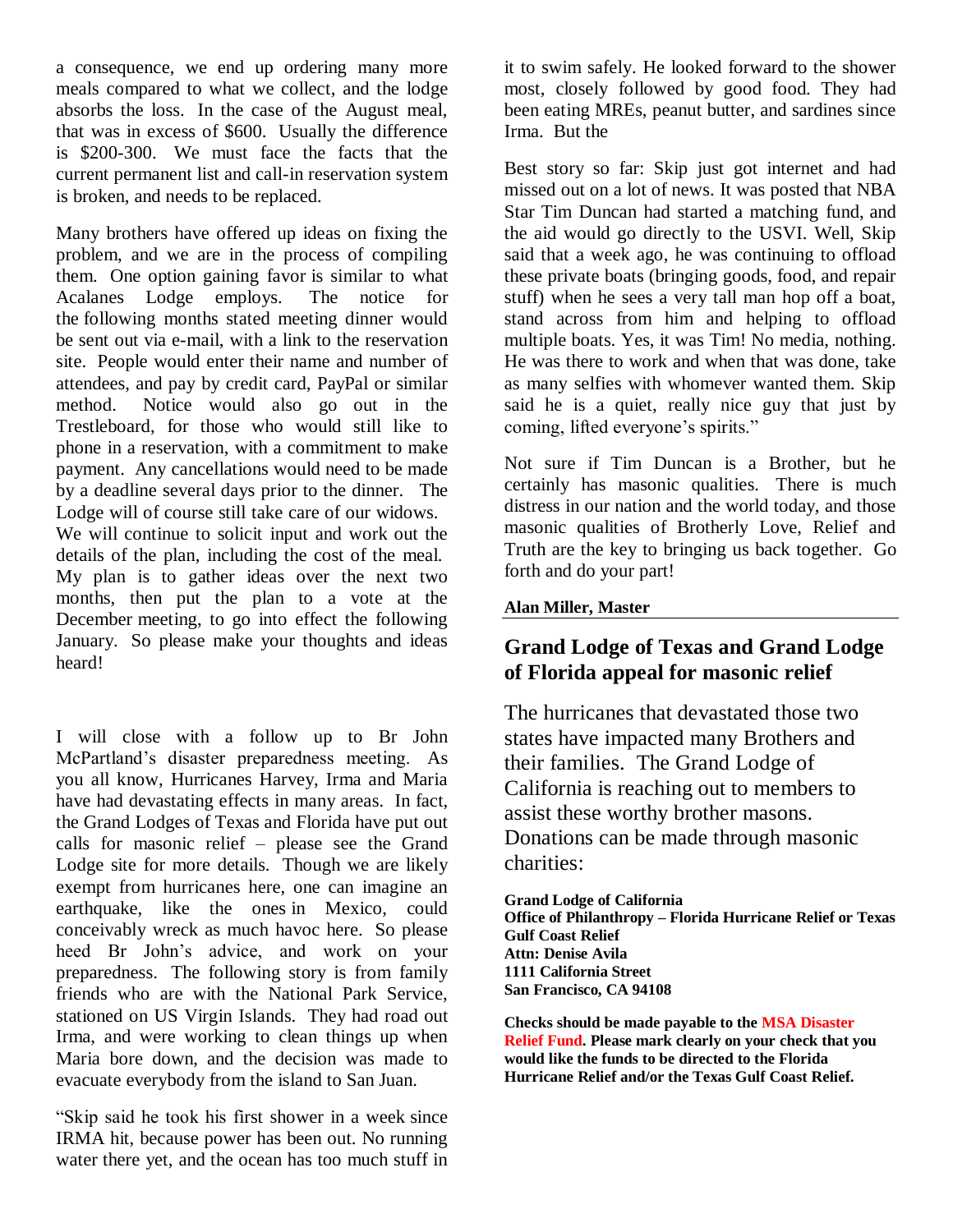#### **From the West**



One of the brothers that I had met sent a message FB asking if I was coming to their annual communication in Columbia, Missouri. I had been a year since I went down there to see the

installation of my friend as Grand Master of the state of Missouri. I sometimes forget because of the events happening locally and statewide, that we have brothers all over the states and the world. I guess that's what it means to be a traveling man and I need to start making plans now for next year's Annual Communication.

#### **Bro. Love Senior Warden**

#### **October Birthdays**

| 3  | Allan C. Ferguson      |
|----|------------------------|
| 7  | Edward P. Margherio PM |
| 10 | George R. Bargman      |
| 14 | William Gracey         |
| 21 | Norris H. Boren        |
| 21 | Philip R. Henry        |
| 22 | Saleh S. Khashabi      |
| 29 | Guss Annan             |
| 29 | Judd W. Leonard        |
|    |                        |

#### **"Aging Effects" By InSuk Kim PhD**

You will benefit whether your young or an old timer by not letting go of memory. We know lots about Hiram Abiff but where you aware of vitamins? How vitamins help the body grow older. Bring your notebooks and sharpen your pencils. A test will follow!

I was once a cripple, I developed a Stroke: I was unconscious for three days! I awoke not knowing where I was (John Muir Hospital) or why I got there. I could not communicate with any one. My speech was slurred and the right side of me did not answer commands. Thank goodness for Morse code! (Internationally: the sign for "help me").

So, under her care and patience I survived. (May you all go with peace).

Craig E Andrews, P.M.

.

## **2017 LODGE OFFICERS**

| <b>Master</b>          | <b>Alan Miller (Michele)</b>                  |
|------------------------|-----------------------------------------------|
|                        | (925) 376-0194 milleraj61@yahoo.com           |
| <b>Senior Warden</b>   | Earl Love Jr.                                 |
|                        | (510) 325-2830 eloveir@hotmail.com            |
| <b>Junior Warden</b>   | <b>Sean Mergy (Danica)</b>                    |
|                        | (925) 766-6881 s.mergy@comcast.net            |
| <b>Treasurer</b>       | <b>Curtis Trenor</b>                          |
|                        | $(925) 708 - 1331$                            |
| <b>Secretary</b>       | <b>Dick Anderson, PM</b>                      |
|                        | Fax (925) 254-3990 Home (925)686-3930         |
|                        | Toll free (888) 671-4221 dick@orindalodge.org |
| Chaplain               | Mickey M. Ganitch, PM (Barbara)               |
|                        | (510) 352-1257 mbganitch@earthlink.net        |
| <b>Senior Deacon</b>   | <b>Kendal Mason</b>                           |
|                        | $(415) 571 - 0524$                            |
| <b>Junior Deacon</b>   | <b>Michael I. Malliarys</b>                   |
|                        |                                               |
| <b>Senior Steward</b>  | <b>Guss Annan (Nancy)</b>                     |
| <b>Junior Steward</b>  | Sam Khashabi                                  |
|                        | (925)260-7472 aeco1971@yahoo.com              |
| <b>Marshal</b>         | Ed Lana (Diana)                               |
|                        | (925) 676-7811ed122@edlana.com                |
| Organist               | William O. Richmond, PM (Bonnie)              |
|                        | (510) 531-5078 brich1011@sbcglobal.net        |
| Tiler                  | (Vacant)                                      |
| <b>Officers' Coach</b> | Donald E. Weisse, Jr., PM (Pat)               |
|                        | $(510) 534 - 8377$                            |
| Candidates/            | Cary Carlson, PM (Lynne)                      |
| <b>Officers' Coach</b> | (925) 360-2716 caryorinda122@gmail.com        |
| <b>305th District</b>  | <b>Greg Thompson</b>                          |
| <b>Inspector</b>       | $(510)$ 215-1592 gregthompson7@yahoo.com      |
|                        | Katie Pintado                                 |
| <b>Building Mgr.</b>   |                                               |
|                        | (925) 818-2884 rentorindalodge@gmail.com      |
| <b>Trestleboard</b>    | <b>Vic Vickers</b><br>vic@vickers1.com        |
|                        | $(510)$ 393-8811                              |
| Webmaster              | <b>Mike Finen</b>                             |
|                        | (415) 8108060                                 |

#### **Orinda Hall Association Board**

| <b>President</b>               | <b>Cary Carlson, PM</b> |  |
|--------------------------------|-------------------------|--|
| <b>Vice President</b>          | Erik Johnson, PM        |  |
| <b>Chief Financial Officer</b> | Ed Lana                 |  |
| <b>Secretary</b>               | <b>Ben Bloom</b>        |  |
|                                | <b>Members:</b>         |  |
| <b>Harold Ballard</b>          | <b>Gary Peare, PM</b>   |  |
| <b>Larry Becker, PM</b>        | (E) Alan Miller, WM     |  |
| <b>Sean Mergy</b>              | (E) Earl Love Jr. SW    |  |
| <b>Mike Gooding</b>            |                         |  |

#### **Orinda Lodge #122 Trustees**

| Chairman | <b>Jim Dickow, PM</b>    | (2019) |
|----------|--------------------------|--------|
|          | Tom Kavishi, PM          | (2017) |
|          | Tom Steig, PM            | (2018) |
|          | <b>Henry Gannett, PM</b> | (2020) |
|          | Greg Boom, PM            | (2021) |